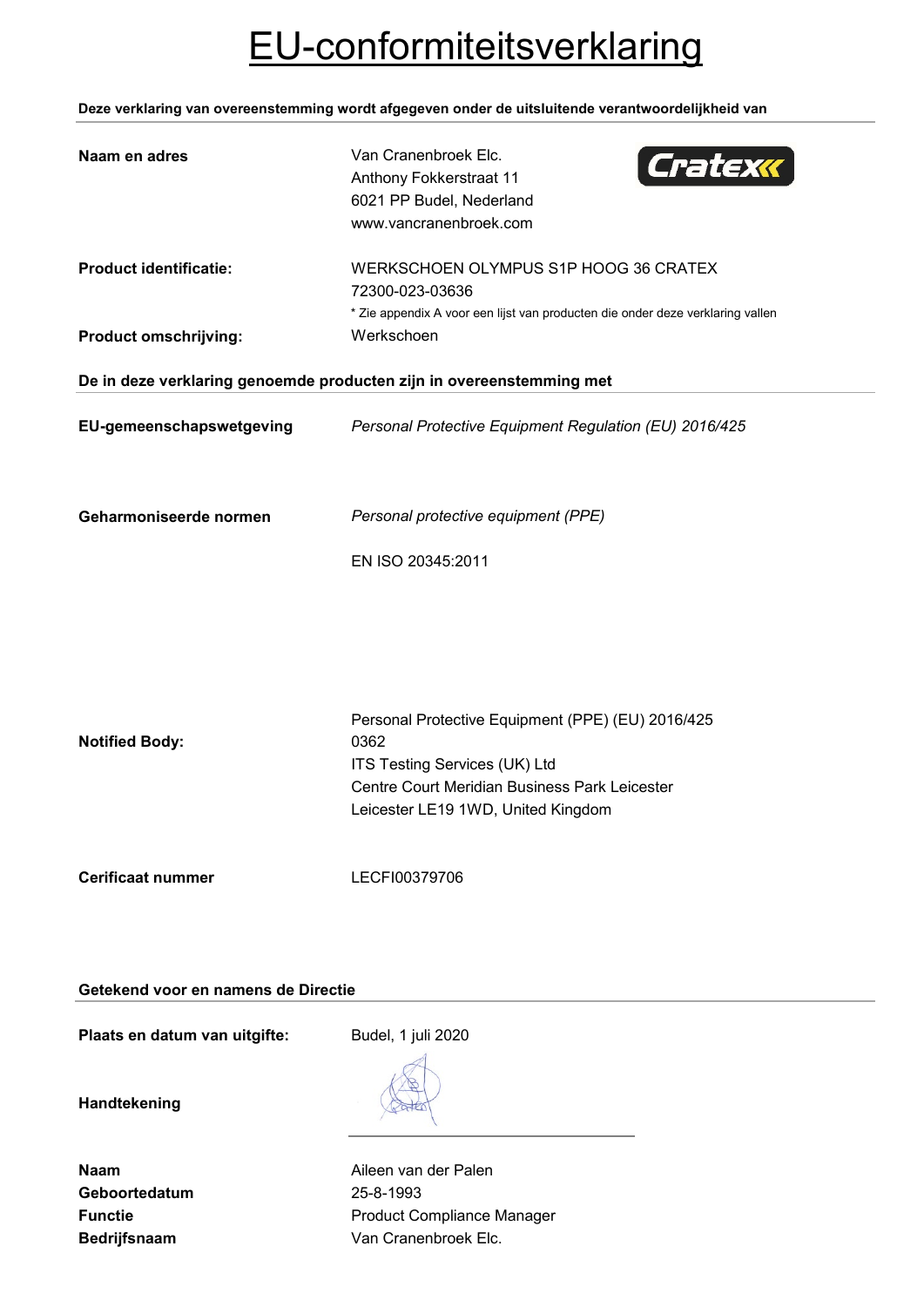### **APPENDIX A - lijst met producten**

De volgende producten vallen onder de EU-conformiteitsverklaring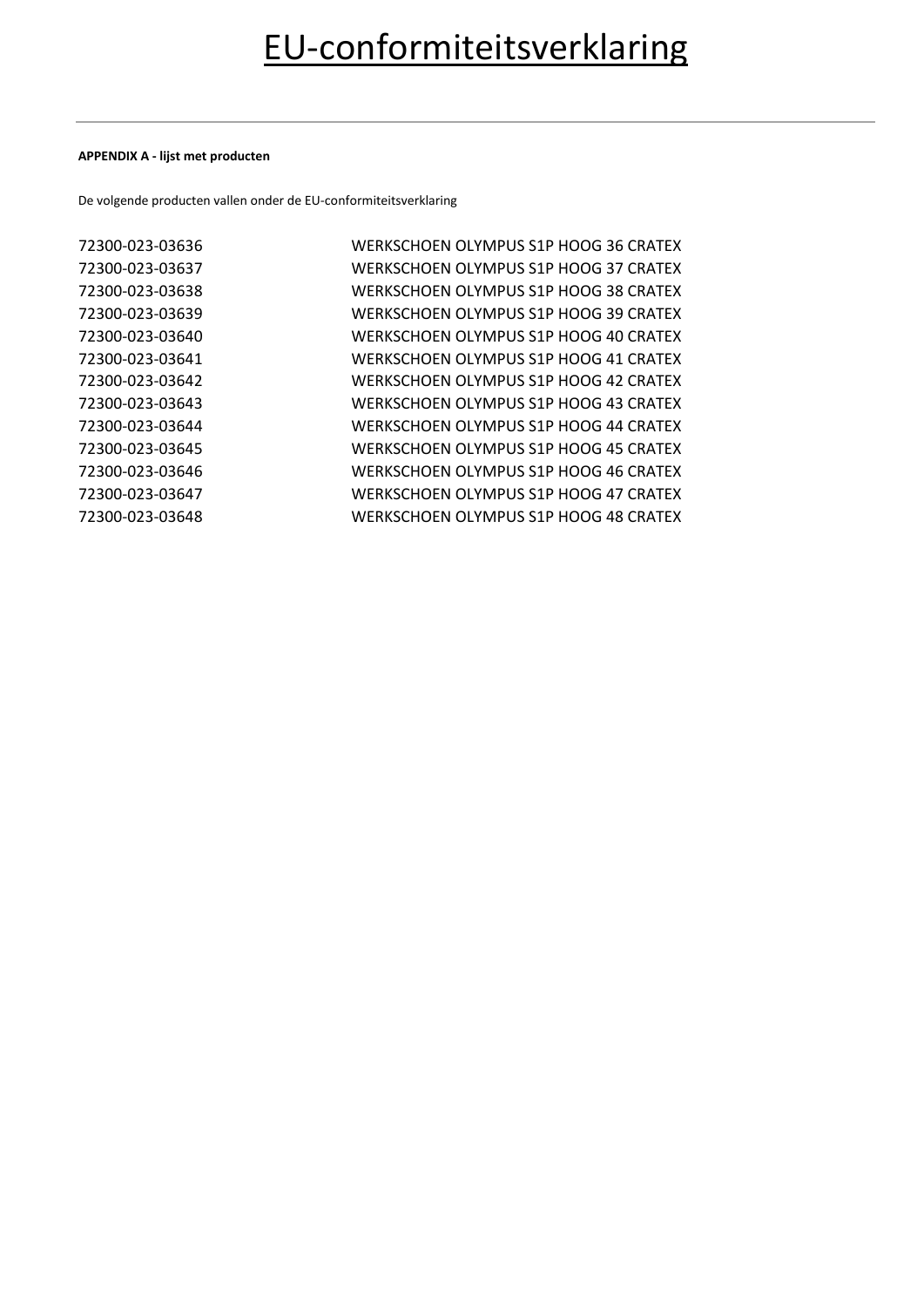## EU Declaration of conformity

**This declaration of conformity is issued under the Sole responsiblity of**

| Name and address of manufacturer: Van Cranenbroek Elc.                                           | Cratexx<br>Anthony Fokkerstraat 11<br>6021 PP Budel, Netherlands<br>www.vancranenbroek.com                                                                                        |
|--------------------------------------------------------------------------------------------------|-----------------------------------------------------------------------------------------------------------------------------------------------------------------------------------|
| <b>Product identification:</b>                                                                   | WERKSCHOEN OLYMPUS S1P HOOG 36 CRATEX<br>72300-023-03636<br>* See appendix A for a list of all products covered by this declaration                                               |
| <b>Product description:</b><br>The products mentioned in this declaration are in conformity with | Working shoe                                                                                                                                                                      |
| <b>EU Community Legislation</b>                                                                  | Personal Protective Equipment Regulation (EU) 2016/425                                                                                                                            |
| <b>Harmonised standards</b>                                                                      | Personal protective equipment (PPE)<br>EN ISO 20345:2011                                                                                                                          |
| <b>Notified Body:</b>                                                                            | Personal Protective Equipment (PPE) (EU) 2016/425<br>0362<br>ITS Testing Services (UK) Ltd<br>Centre Court Meridian Business Park Leicester<br>Leicester LE19 1WD, United Kingdom |
| Cerificate number                                                                                | LECFI00379706                                                                                                                                                                     |

**Signed for and on behalf of the Board of Directors**

**Place and date of issue:** Budel, 1 July 2020

**Signature:**

**Date of birth:** 25-8-1993

**Name:** Aileen van der Palen Function: **Function:** Product Compliance Manager **Company name:** Van Cranenbroek Elc.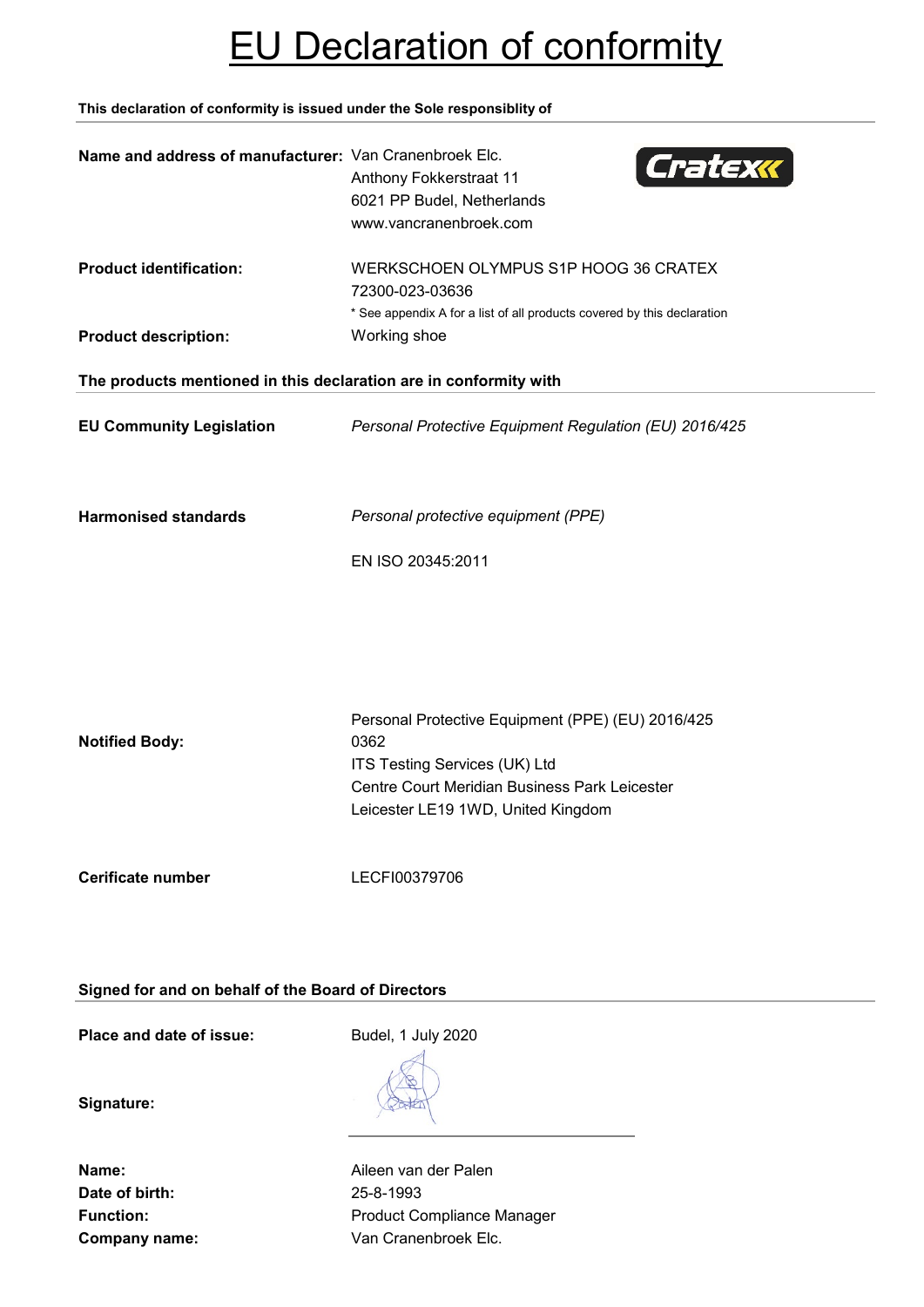### **APPENDIX A – list of products**

The following products are covered by EU declaration of conformity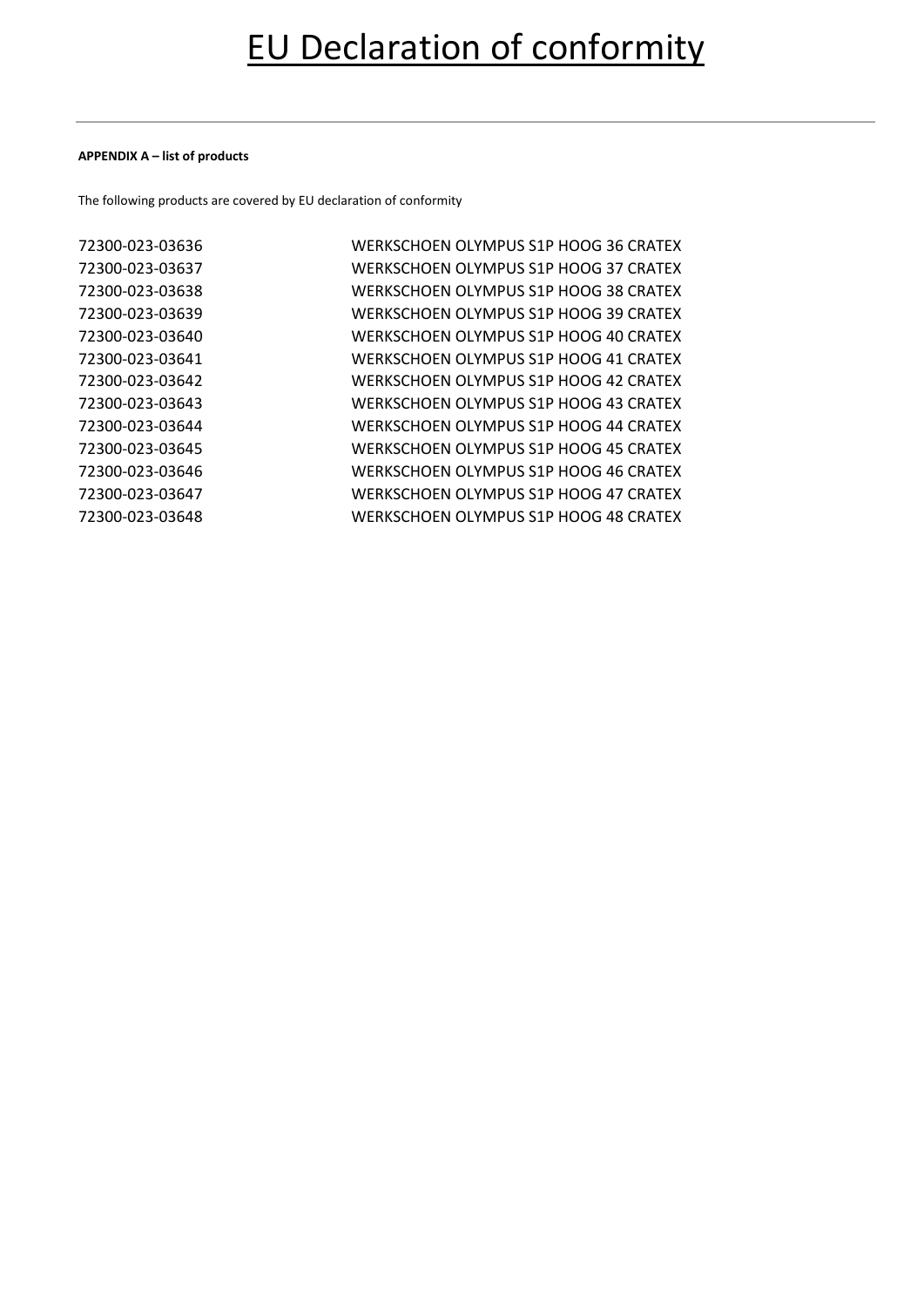# EG Übereinstimmungs Erklärung

### **Diese Konformitätserklärung wird unter der alleinigen Verantwortung von:**

| Name und Adresse des Herstellers:                       | Van Cranenbroek Elc.<br>Cratexx<br>Anthony Fokkerstraat 11<br>6021 PP Budel, Niederlande<br>www.vancranenbroek.com                                                                |  |  |
|---------------------------------------------------------|-----------------------------------------------------------------------------------------------------------------------------------------------------------------------------------|--|--|
| Produktidentifikation:                                  | WERKSCHOEN OLYMPUS S1P HOOG 36 CRATEX<br>72300-023-03636<br>* Siehe Anhang A für eine Liste aller Produkte, die unter diese Erklärung fallen                                      |  |  |
| Produktbeschreibung:                                    | Arbeitsschuh                                                                                                                                                                      |  |  |
| Die in dieser Erklärung genannten Produkte entsprechen: |                                                                                                                                                                                   |  |  |
| <b>EU-Gemeinschaftsrecht:</b>                           | Personal Protective Equipment Regulation (EU) 2016/425                                                                                                                            |  |  |
| <b>Harmonisierte Normen:</b>                            | Personal protective equipment (PPE)                                                                                                                                               |  |  |
|                                                         | EN ISO 20345:2011                                                                                                                                                                 |  |  |
| <b>Notified Body:</b>                                   | Personal Protective Equipment (PPE) (EU) 2016/425<br>0362<br>ITS Testing Services (UK) Ltd<br>Centre Court Meridian Business Park Leicester<br>Leicester LE19 1WD, United Kingdom |  |  |
| <b>Nummer des Zertifikats</b>                           | LECFI00379706                                                                                                                                                                     |  |  |

**Unterzeichnet für und im Auftrag des Verwaltungsrats**

Ort und Datum der Ausstellung: Budel, 1 Juli 2020

**Unterschrift:**

**Name:** Aileen van der Palen **Geburtsdatum:** 25-8-1993 **Name des Unternehmens** Van Cranenbroek Elc.

Funktion: **Funktion:** Product Compliance Manager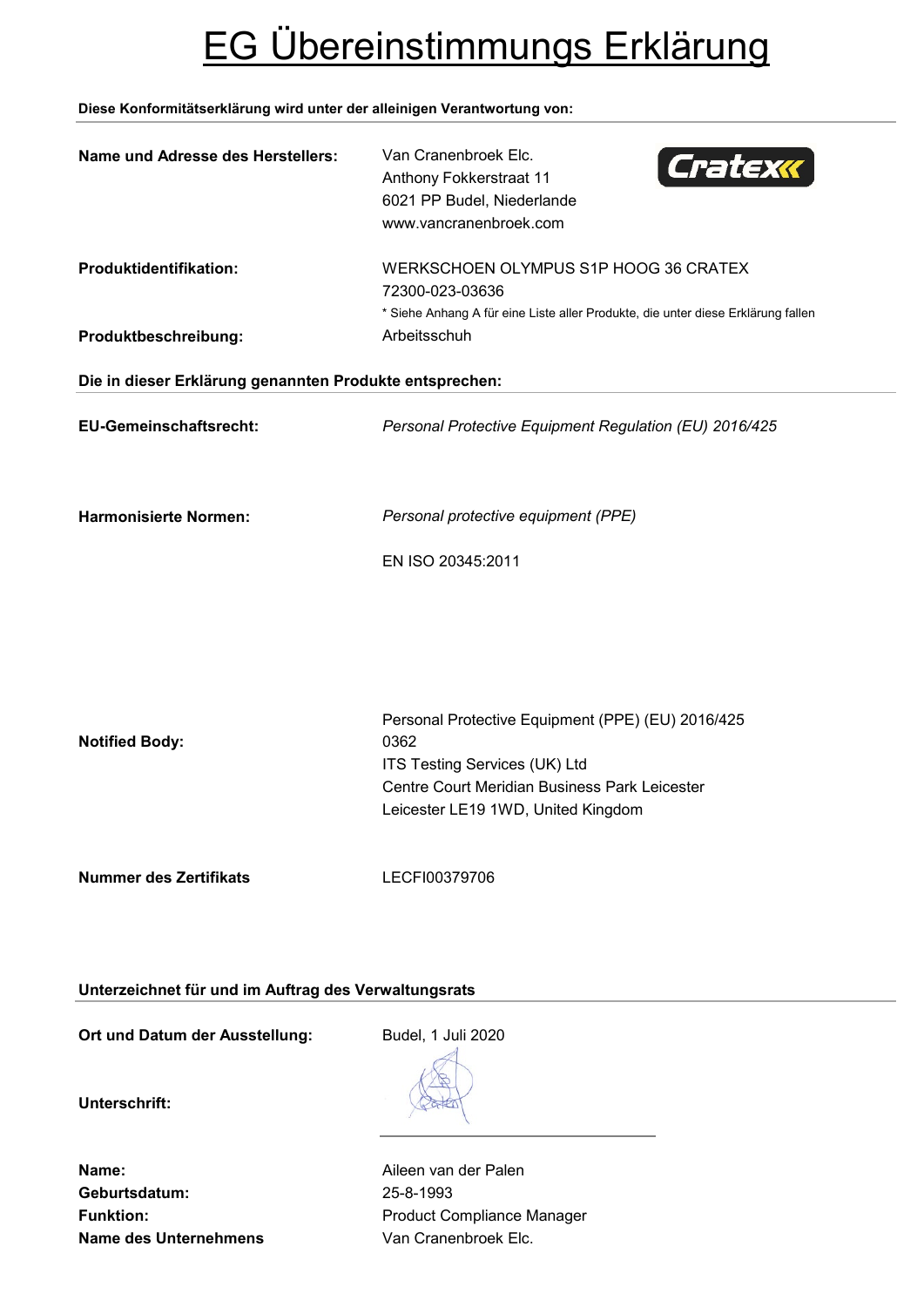#### **Anhang A - Liste der Produkte**

Die folgenden Produkte fallen unter die EU-Konformitätserklärung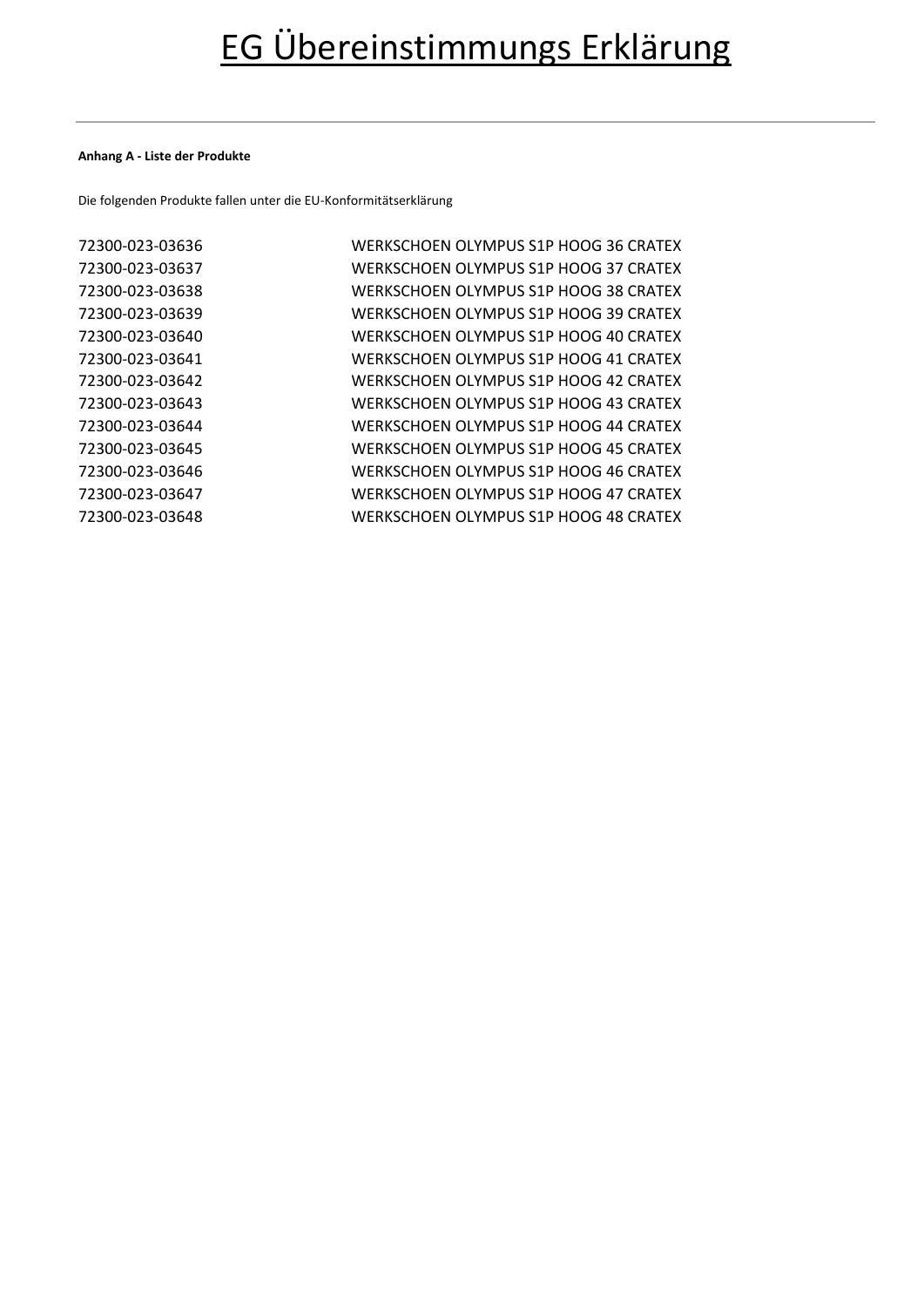# EU Déclaration de Conformité

### **Cette déclaration de conformité est délivrée sous la seule responsabilité de**

| Nom et adresse du fabricant:                                    | Van Cranenbroek Elc.<br>Cratexx<br>Anthony Fokkerstraat 11<br>6021 PP Budel, Pays-Bas<br>www.vancranenbroek.com                                                                   |
|-----------------------------------------------------------------|-----------------------------------------------------------------------------------------------------------------------------------------------------------------------------------|
| Identification du produit:<br><b>Description du produit:</b>    | WERKSCHOEN OLYMPUS S1P HOOG 36 CRATEX<br>72300-023-03636<br>* Voir l'annexe A pour une liste de tous les produits couverts par cette déclaration<br>Chaussure de travail          |
| Les produits mentionnés dans cette déclaration sont conformes à |                                                                                                                                                                                   |
| EU Législation communautaire:                                   | Personal Protective Equipment Regulation (EU) 2016/425                                                                                                                            |
| Normes harmonisées:                                             | Personal protective equipment (PPE)<br>EN ISO 20345:2011                                                                                                                          |
| <b>Notified Body:</b>                                           | Personal Protective Equipment (PPE) (EU) 2016/425<br>0362<br>ITS Testing Services (UK) Ltd<br>Centre Court Meridian Business Park Leicester<br>Leicester LE19 1WD, United Kingdom |
| Numéro de certificat                                            | LECFI00379706                                                                                                                                                                     |

## **Signé pour et au nom du conseil d'administration**

Lieu et date de délivrance: Budel, 1 julliet 2020

**Signature:**

**Date de naissance:** 25-8-1993 **nom de l'entreprise van Cranenbroek Elc.** 

**Nom:** Aileen van der Palen Fonction: **Fonction:** Product Compliance Manager